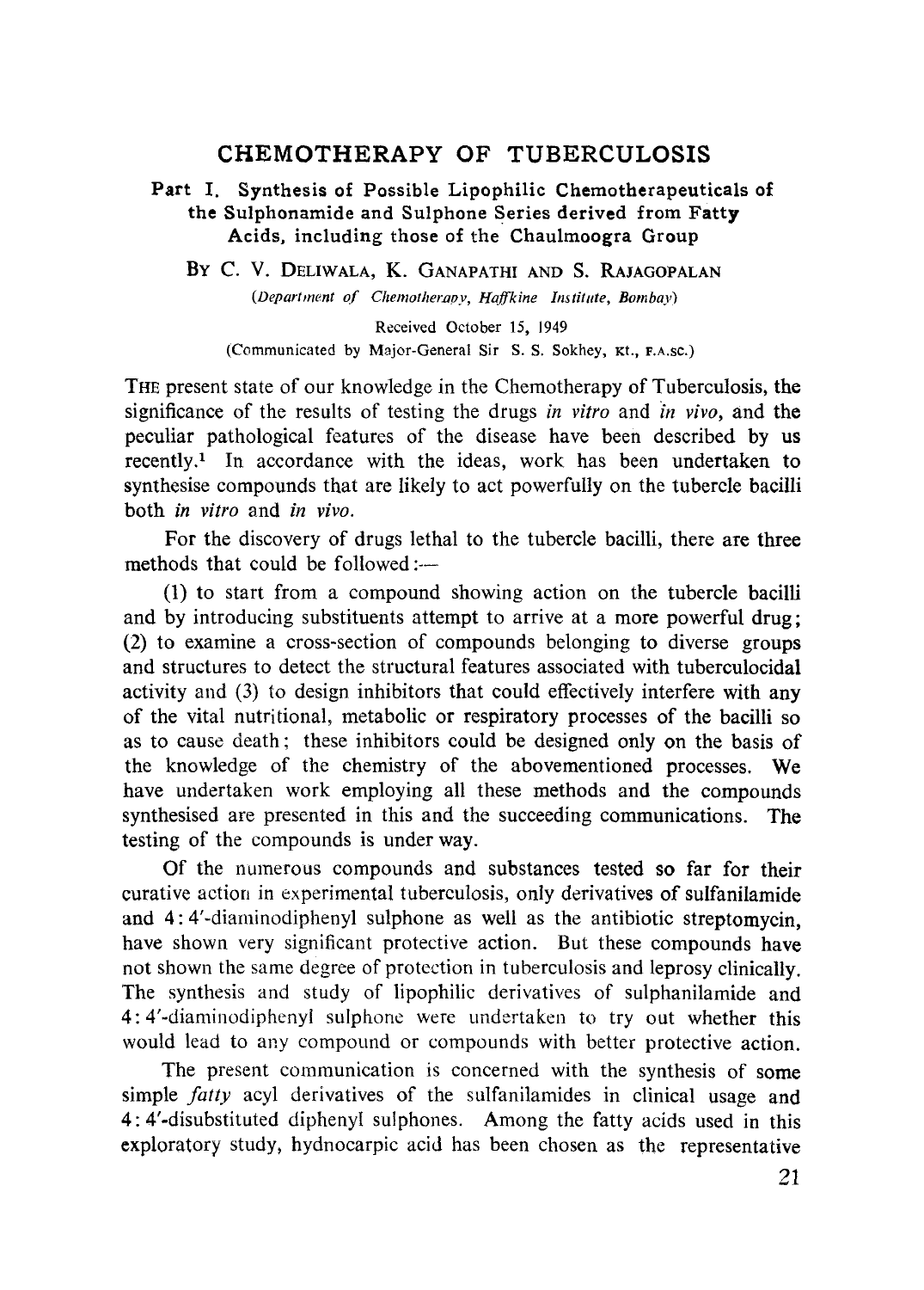# C. V. Deliwala and others

of the choulmoogra group. The twenty-three compounds now prepared are listed in Table I.

| Serial    | Name of the compound                                                      | Molecular Formula         | M.P./°C.                          | Nitrogen percentage |              |
|-----------|---------------------------------------------------------------------------|---------------------------|-----------------------------------|---------------------|--------------|
| No.       |                                                                           |                           |                                   | Found               | Required     |
| ı         | N <sup>4</sup> -Formyl-N <sup>1</sup> -hydnocarpyl<br>sulphanilamide      | $C_{23}H_{34}O_4N_2S$     | $123 - 26$                        | $6 - 4$             | $6 - 5$      |
| $\bullet$ | N <sup>4</sup> -Acetyl-N <sup>1</sup> -hydnocarpyl<br>sulphanilamide      | $C_{24}H_{86}O_4N_4S$     | $144 - 46$                        | $6 - 5$             | 6-3          |
| 3         | N4-n-Butyryl-N <sup>1</sup> -hydnocarpyl<br>sulphanilamide                | $C_{26}H_{40}O_4N_2S$     | $143 - 47$                        | $6 - 0$             | $6 - 0$      |
| 4         | N <sup>4</sup> -n-Caproyl-N <sup>1</sup> -hydnocarpyl<br>sulphanilamide   | $C_{28}H_{44}O_4N_2S$     | $125 - 27$                        | $5 - 7$             | $5 - 6$      |
| 5         | N <sup>4</sup> :N <sup>1</sup> -Dihydnocarpyl<br>sulphanilamide           | $C_{38}H_6$ $O_4N_2S$     | $128 - 30$                        | 4.5                 | 4.4          |
| 6         | 4-Nitro-4'-hydnocarpylamido-<br>diphenyl sulphone                         | $C_{28}H_{86}O_5N_2S$     | $162 - 63$                        | 5.5                 | 5.5          |
| 7         | 4:4'-Dihydnocarpylamido-<br>diphenyl sulphone                             | $C_{44}H_{64}O_4N_2S$     | $132 - 34$                        | $3 - 9$             | 3.9          |
| 8.        | 4-Nitro-4'-formamidodiphenyl<br>sulphone                                  | $C_{13}H_{10}O_5N_2S$     | $229 - 30$<br>lit.5<br>$234 - 35$ | $8 - 5$             | 9.0          |
| 9         | 4-Nitro-4-butyramido-<br>diphenyl sulphone                                | $C_{16}H_{16}O_5N_2S$     | 179-80                            | 7.6                 | $8 - 4$      |
| 10        | 4-Nitro-4'-n-valeramidodiph enyl<br>sulphone                              | $C_{17}H_{18}O_5N_2S$     | $170 - 71$<br>sintg. at 158       | 7.5                 | 7.7          |
| 11        | 4-Nitro-4'-n-capramidodiphenyl<br>sulphone                                | $C_{18}H_{20}O_5N_2S$     | 159-60                            | $7 - 2$             | 7.4          |
| 12        | 4-Nitro-4'-n-heptamidodiphenyl<br>sulphone                                | $C_{19}H_{22}O_5N_2S$     | $161 - 63$                        | 7.0                 | 7.2          |
| 13        | 4:4'-Di-n-butyramidodiphenyl<br>sulphone                                  | $C_{20}H_{24}O_4N_2S$     | $229 - 30$                        | 7.1                 | 7.2          |
| 14        | 4:4'-Di-n-valeramidodiphenyl<br>sulphone                                  | $C_{22}H_{28}O_4N_2S$     | $207 - 08$                        | $6 - 6$             | 6.7          |
| 15        | 4:4'-Di-n-capramidodiphenyl<br>sulphone                                   | $C_{24}H_{32}O_4N_2S$     | 186–87                            | $6 - 3$             | $6 - 3$      |
| 16        | 4:4'-Di-n-heptamidodiphenyl<br>sulphone                                   | $C_{26}H_{36}O_4N_2S$     | 166-67                            | $6 - 3$             | 5.9          |
| 17        | 4:4'-bis-Chloroacetamido-<br>diphenyl sulphone                            | $C_{16}H_{14}O_4N_2SCl_2$ | 191-92                            | 6.5                 | $7 - 0$      |
| 18        | 4:4'-bis-Glycolylamidodiphenyl<br>sulphone                                | $C_{16}H_{16}O_6N_2S$     | $245 - 55$<br>softg. at 230       | 7.5                 | 7.7          |
| 19        | 4:4'-bis-Adipylamidodiphenyl<br>sulphone                                  | $C_{24}H_{28}O_8N_2S$     | 131-33                            | 6.0                 | 5.6          |
| 20        | 4:4'-bis-Sebacylamidodiphenyl<br>sulphone                                 | $C_{32}H_2O_3N_2S$        | $141 - 43$                        | 4.3                 | 4.5          |
| 21        | $2-(p\cdot n)$ Caproylaminobenzene-<br>sulphonamido) pyrimidine           | $C_{16}H_{20}O_3N_4S$     | 213–15                            | 16.2                | $16 \cdot 1$ |
| $22\,$    | $2-(p-n)$ Caproylaminobenzene-<br>sulphonamido)-4-methylpyri-<br>midine   | $C_{17}H_{22}O_3N_4S$     | 165–68                            | 15.7                | $15 - 5$     |
| 23        | $2-(p-n-Caproylaminobenzene-$<br>sulphonamido)-4:6-dimethyl<br>pyrimidine | $C_{16}H_{20}O_8N_4S$     | $202 - 03$                        | 14.8                | 14.9         |

TABLE I

 $\overline{a}$  and  $\overline{a}$ 

 $\sim$ 

22

 $\mathbf{r}$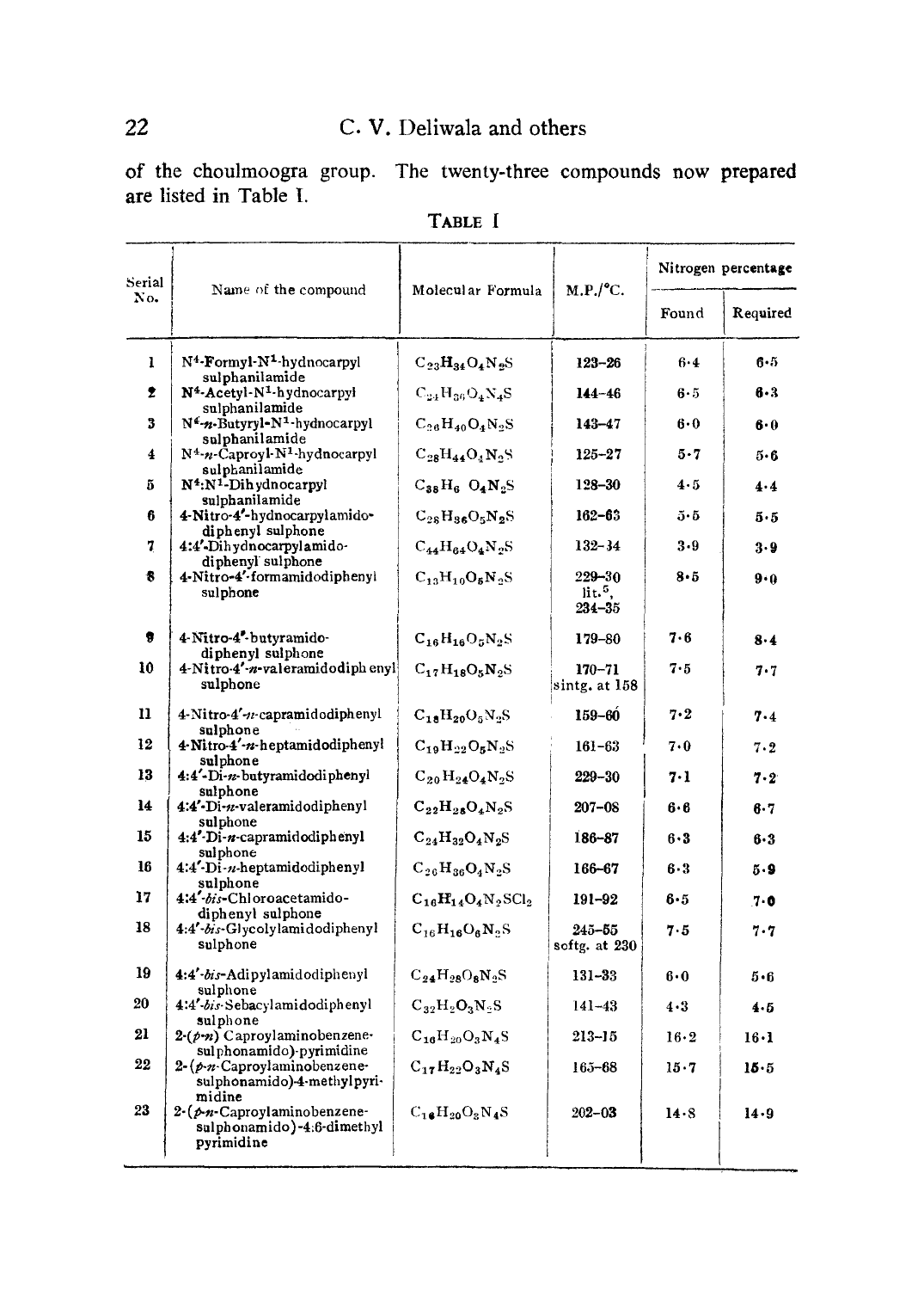Of the synthetical aliphatic diacyl derivative of 4: 4'-diaminodiphenyl. sulphone (Nos. 13-16), some of the lower members were investigated by Nitti, Bovet and Hamon<sup>2</sup> for their antibacterial action, but others do not appear to have been reported in the regular literature so far.

#### **EXPERIMENTAL**

*Hydnocarpic and Chaulmoogric Acids.—The* two acids were prepared from *H. Wightiana oil by* an adaptation of the methods of Cole and Cardosa <sup>3</sup> as follows :—

A mixture of *H. Wightiana oil (700 c.c.),* absolute alcohol (700 c.c.) and con. sulphuric acid (100 c.c.) was heated under reflux for 8 hours. It was cooled and freed from excess of alcohol, sulphuric acid, and glycerol by repeated washing with water. On filtration a clear brown liquid, with a faint fruity odour was obtained; yield, 775 c.c. which contained a mixture of esters.

The esters prepared from a number of batches (4 1.), after dehydration by heating under reduced pressure, were then fractionated. The fraction boiling between 180-230°/10-12 mm., containing most of the ethyl esters of chaulmoogric and hydnocarpic acids, was collected. A broad initial separation of the two esters was effected by subjecting the above fraction to redistillation in a 2 1. Claissen flask with a six-inch Vigreax column. Two main fractions (1) b.p. 190-205°/10-12 mm. and (2) b.p. 210-25°/10-12 mm. were thus collected; these on further fractionation separately, furnished two fairly constant boiling fractions of colourless liquid of b.p. 195-98<sup>o</sup>/11 mm. and b.p.  $216-20^{\circ}/11$  mm., the yield of the two fractions being 1800 c.c. and 1200 c.c. respectively.

The lower boiling fraction (270 c.c.), alcohol (600 c.c.), and potassium hydroxide (65 g.) in water (65 c.c.) were gently refluxed for one hour, cooled and acidified with dilute sulphuric acid. The solid obtained was filtered, pressed well free from the adhering oily product, washed carefully with small amounts of cold 60 *per* cent. alcohol and crystallised five times from 80 per cent. alcohol. Pure hydnocarpic acid was thus obtained, m.p. 59-60°; yield, 35 g.

On saponifying the higher boiling ester *(270* c.c.) and working up as described above, pure chauhnoogric acid, m.p. *67*-68°; was obtained; yield, 82 g.

Pure hydnocarpic acid, unlike its ethyl ester, does not keep well *(cf.* Van Nagelli and Vogt-Markins<sup>4</sup>) and so was used up as early as possible for further operations,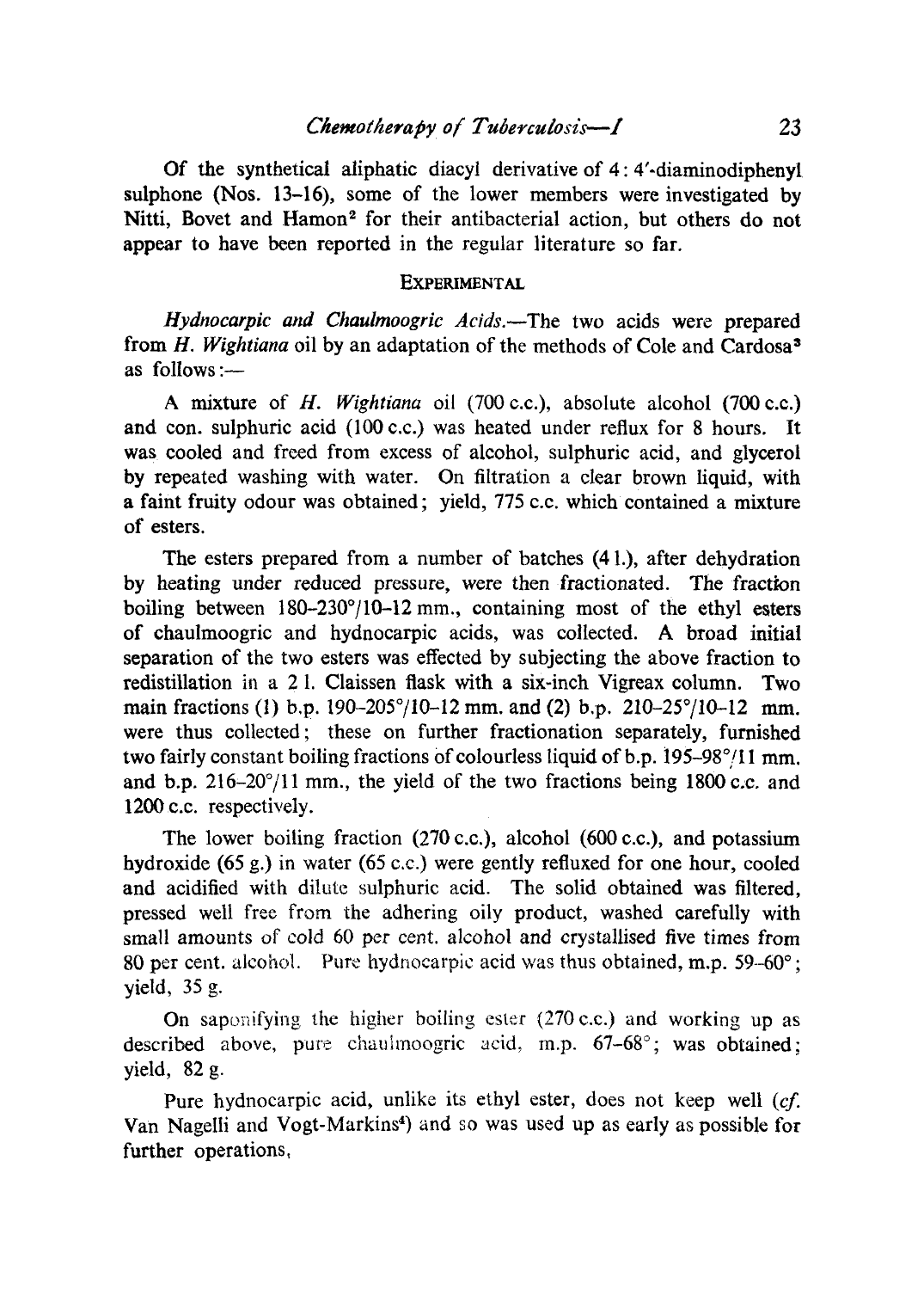## 24 C. V. Deliwala and others

*N'-acyl-Ni-hydnocarpyl sulphanilamides* (Nos. 1-4),—were synthesised by the action of  $(1.12)$  molecular proportion of hydnocarpyl chloride on the appropriate N4-acyl sulphanilamides in pyridine solution.

*N°, N'-Dihydnocarpyl sulphanilamide (No. 5),* —was obtained by the action of slightly more than two molar proportions of hydnocarpyl chloride on sulphanilamide in pyridine solution.

*4-Nitro-4'-hydnocarpylamidodiphenyl sulphone* (No. 6) and *4: 4'-Dihydnocarpylamidodiphenyl sulphone (No. 7),* —were obtained by the action of a slight excess of hydnocarpyl chloride on 4-nitro-4'-aminodiphenyl sulphone and 4: 4'-diaminodiphenyl sulphone respectively in pyridine solution.

*4-Nitro-4' formamidodiphenyl sulphone* (No. 8),—was prepared essentially by the procedure of Heyman and Heidelberger.<sup>5</sup>

The other normal fatty acyl derivatives of 4-nitro-4'-aminodiphenyl sulphone (Nos. 9-12) and of 4: 4'-diaminodiphenyl sulphone (Nos. 13-16) were easily obtained by the action of slightly more than the calculated amount of the requisite acid chloride on 4-nitro-4'-aminodiphenyl sulphone and 4: 4'-diamino-diphenyl sulphone respectively in pyridine medium.

*4: 4'-bis-Chloroacetamidodiphenyl sulphone (No.* 17),—was obtained in fair yields by the action of a slight excess of chloro-acetyl chloride on diaminodiphenyl sulphone suspended in cold water in the presence of sodium acetate or bicarbonate.

*4: 4'-bis-Glycolamidodiphenyl sulphone* (No. 18),—resulted in almost quantitative yields by boiling *bis-4:* 4'-chloroacetamido diphenyl sulphonte with 20 parts of sodium acetate solution for 12 hours.

*The n-caproyl derivatives of sulphadiazine (No.* 21), *sulphamerazine* (No. 22), and *sulphamethazine (No.* 23),—were obtained in excellent yields by reacting excess of n-caproyl chloride with the respective sulphanilamides in pyridine. These were initially purified by reprecipitation with excess of dilute hydrochloric acid from cold aqueous solutions of their sodium salts.

Of the caproyl derivatives prepared, caproyl suiphadiazine has recently been reported by Finkelstein<sup>6</sup> also. The yields of the aforementioned compounds were uniformly good, and ranged from 80-90% for the recrystallised samples.

*4: 4'-bis-Adipylamidodiphenyl sulphone* (No. 19),-4: 4'-Diaminodiphenyl sulphone (25 g.) and adipic acid (14.6 g.; 2 mols.) in a 100 c.c. long necked round bottom flask, were heated together in an oil-bath first at 130*-50°* for one hour, and later at *150-70°* for 4 hours. The melt was cooled, purified